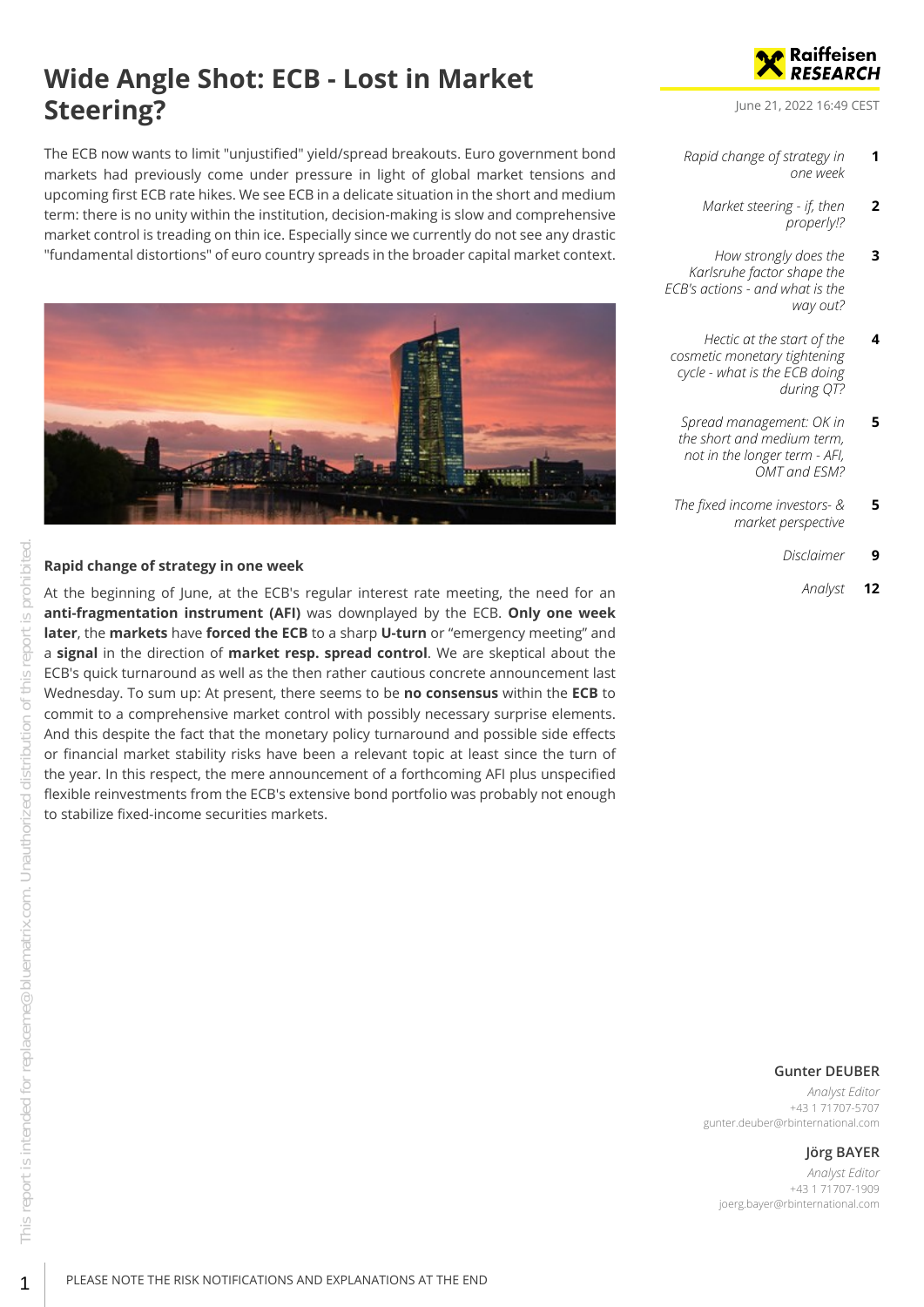

Chart 1 - EUR IG government bonds yearly total return 2005 - 2022ytd



*\*data as of 17 June 2022; Bloomberg Finance L.P., ICE BofAML, Raiffeisen Research*

#### <span id="page-1-0"></span>**Market steering - if, then properly!?**

In recent years, the **ECB** has engaged in **much more extensive market steering** than, for instance, the U.S. Fed. The ECB has expanded its balance sheet much more significantly than the U.S. Fed, inducing more extensive market distortions. This is especially true in the highly fragmented **euro sovereign bond market**, where it has to some extent acted as an "**anchor investor**." On the one hand, the ECB has squeezed interest rates and capital market yields much more than the Fed, while at the same time actively tightening interest rates on risky securities (government and non-government). The exit from the ECB's ultraexpansive and unconventional monetary policy is now proving much more difficult. There have been warning voices for some time and therefore also discussions about a new bond purchase program (AFI) to limit sharp short-term spikes and widenings in financing conditions for sovereigns, banks and corporates.

From a **fundamental** point of view, the **planned reinvestments** from the former bond purchase programs (and especially if they are really flexible) **could certainly stabilize the European sovereign bond markets**. In fact, the reinvestment volumes on an annual basis in 2022 and 2023 correspond to earlier net new purchase volumes in times of quantitative easing. However, with its **wide-ranging market intervention**, the ECB has **stepped onto "thin ice"** where fundamental medium- and long-term trends are not always the only issue. The financial markets have obviously forced the ECB to react in recent days. It seems quite easy to position oneself against the ECB at the moment. Benchmark yields have already risen very sharply, and much of the distortion induced by monetary policy has already been priced out here. This makes it **easier to position** oneself **against the ECB** in spread transactions without taking on too much duration risk. This is facilitated by the fact that the ECB has already clearly communicated several times that too large yield differentials in the euro area are not tolerable from a central bank perspective or in terms of the effectiveness of monetary policy transmission. Now market participants are testing the ECB.

When a central bank engages in wide-ranging market intervention, we think it makes sense — if necessary — to act quickly and decisively. It is all the more **surprising** that the **ECB** was only able to **present a half-baked solution** at its special or "emergency" meeting last Wednesday (**[see press release](https://www.ecb.europa.eu/press/pr/date/2022/html/ecb.pr220615~2aa3900e0a.en.html)**). The latter shows that there are **apparently still** very extensive or fundamental **differences of opinion within the ECB**. In other words, it is apparently not fully accepted in all euro central banks that the ECB has developed more in the direction of an "Anglo-Saxon" central bank in recent years respectively that it is no longer clearly a successor institution of the Deutsche Bundesbank. Although regulatory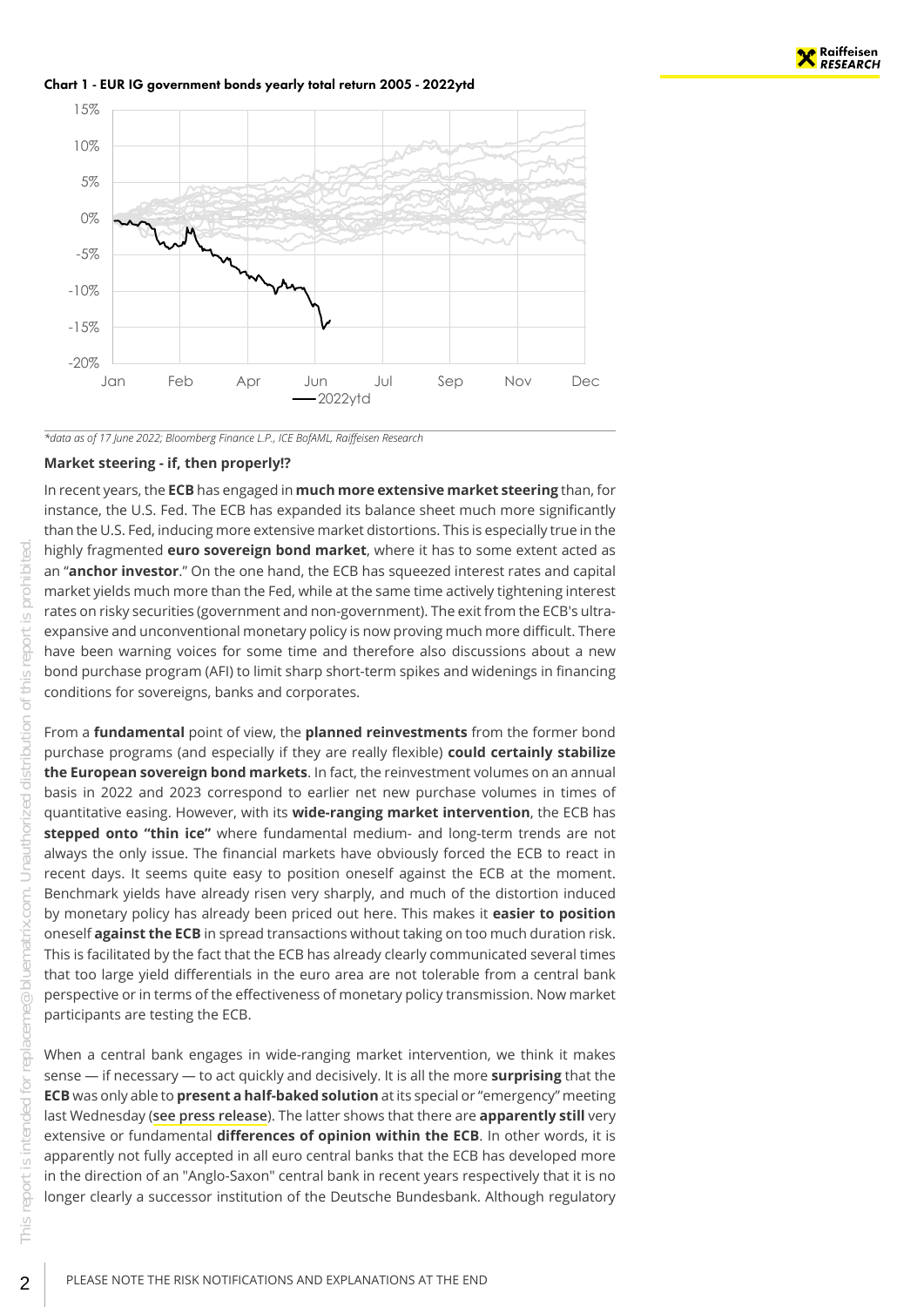policy considerations are made, they are apparently no longer always in the foreground. In this respect, the latest action is not only disappointing for the markets, but also shows that **there is no comprehensive monetary and economic policy consensus** within the ECB or among the euro central banks. On the one hand, this shows that the revision of the ECB's monetary policy strategy (frantically completed a year ago) may have been less consensual. There seems to be no consensus on how far and how exactly unconventional monetary policy is really permanent. On the other hand, **this does not bode well for a** probably coming and **inevitable AFI**. We think that such an instrument could turn out to be rather too cautious from a market perspective. In the coming days, we also expect some diverging wordings from ECB representatives, while the AFI should already be in place by the time of the ECB Forum in Sintra (June 27-29), for instance, or by July at the latest for the first rate hike; which would certainly be a sporty schedule.

The cocktail of (monetary) policy tensions in Europe, in the ECB, the possibility of hesitant and suboptimal solutions in combination with nervous global fixed income markets and speculative opportunities against the ECB should, in our view, not particularly calm the European (sovereign) bond markets for the time being. In this respect, we continue to expect some market uncertainty. In addition, the "Karlsruhe factor" must be taken into account.

#### <span id="page-2-0"></span>**How strongly does the Karlsruhe factor shape the ECB's actions - and what is the way out?**

In recent years, certain **hurdles** have been imposed on the ECB by **lawsuits** at the **German Constitutional Court** (BVG) in Karlsruhe. The important message from Karlsruhe (since 2020) is: ECB action must comply with the so-called proportionality (**[see on this](https://www.bundesverfassungsgericht.de/SharedDocs/Pressemitteilungen/EN/2020/bvg20-032.html)**). This is especially true with regard to bond purchases or unconventional measures (such as the PEPP, see a post by ECB Executive Board member Isabel Schnabel on the ECB blog: **[Necessary, suitable and proportionate](https://www.ecb.europa.eu/press/blog/date/2020/html/ecb.blog200628~d238a8970c.en.html)**). Therefore, the ECB's room for maneuver today is much smaller under Ms. Lagarde than it was in the last decade and under ECB President Draghi.

In this respect, it was clear that **limits are hereby imposed on the ECB** with regard to an AFI and that comprehensive monetary stabilization measures have to be justified very thoroughly. It is therefore all the more interesting that the ECB, despite recognizable but rather moderate market tensions, convened an emergency meeting quite quickly and put concrete action on the table. After all, the **Italy spread**, for example, has behaved more like comparable securities in recent weeks (see also Fixed Income Market view later), there were **not necessarily country-specific trends**. Moreover, from a fundamental perspective, a new euro crisis or sovereign debt sustainability crisis is rather far away. In this respect, the **ECB** has simultaneously **put itself under pressure to move and justify**, but then also failed to deliver pragmatically. Markets are disappointed and any necessary policy consensus on the **AFI** could lead to "too little or too less", taking into account the "**BVG factor**". Also, the imposals could even lead to the market stabilizing factor being rather small. For instance, the ECB could actively sell "safe" government bonds and buy spread-bearing government bonds in exchange in order to play on the "BVG mitigation factor" to avoid expanding the total holdings of government bonds. In our view, such a policy mix would not necessarily lead to relief in terms of financing conditions and would include extensive redistributive elements. After all, in the course of the PEPP, it was suggested that temporary deviations from the capital key should be straightened out in the long term, which argues against selling off "safe" government securities. Moreover, selling pressure on benchmark yields could run counter to the AFI intention.

We think the **ECB could justify the appropriateness of** upcoming interventions under an **AFI** on the basis of the **need to safeguard monetary policy normalization** or tightening for the euro area as a whole (which the ECB has failed to do in the last decade) and a **possible time limit** (about half the duration of unconventional monetary policy under

 $\bigcirc$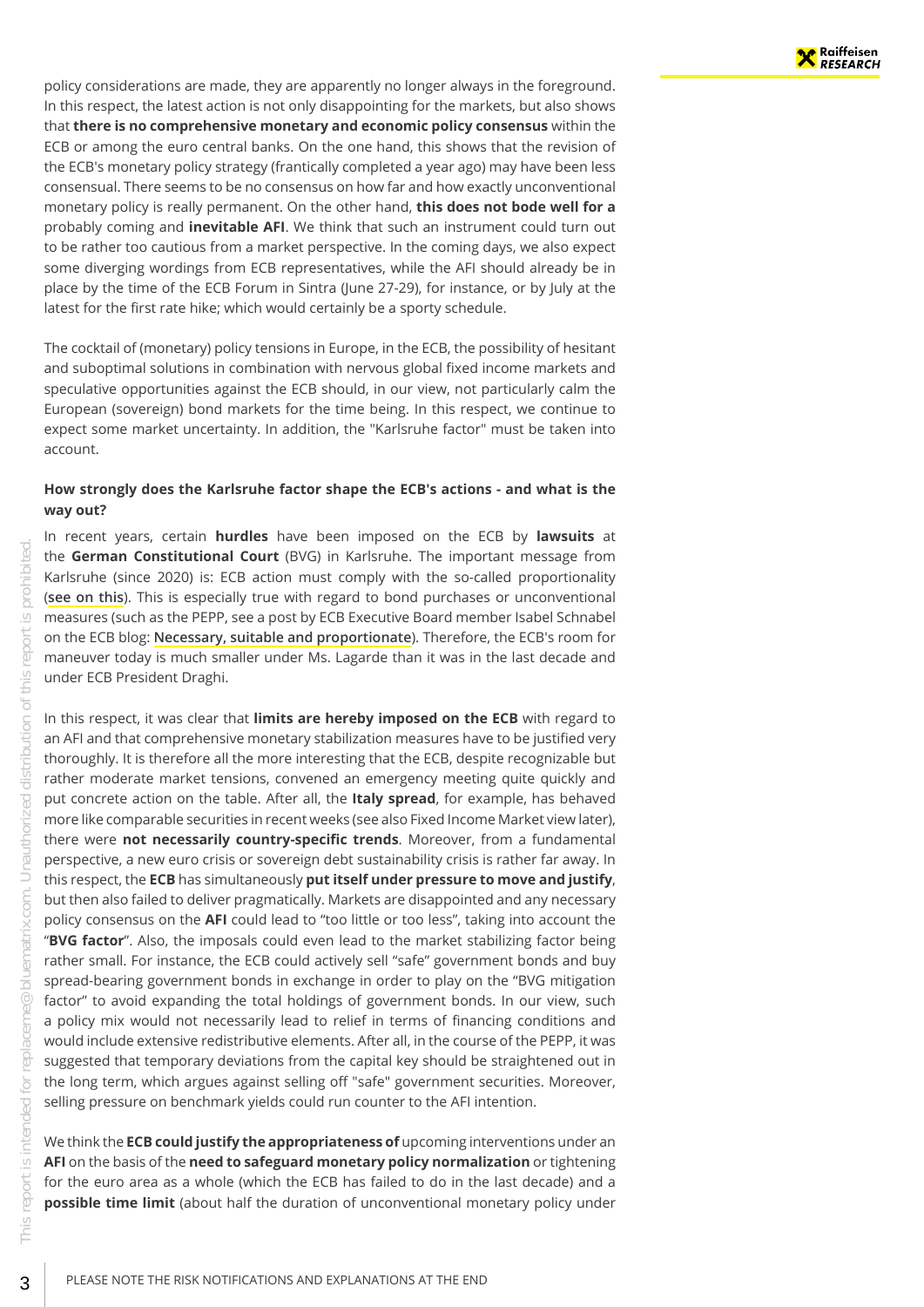APP and PEPP at most, i.e., about 3-4 years at most) in the context of **special market circumstances** (such as a monetary policy turnaround and a special global inflation situation). Better than actively selling bonds of the core euro countries (and moving further away from the capital key!) would be, in our view, to absorb **newly created liquidity** (pro forma). At present, however, an AFI cannot be permanent either! Otherwise, the economic governance of the Eurozone (including the OMT and the ESM) would be finally brought to a halt. The BVG could probably not simply agree to this.





#### *BIS, Refinitiv, RBI/Raiffeisen Research*

*\* US, UK, Switzerland, Canada*

#### <span id="page-3-0"></span>**Hectic at the start of the cosmetic monetary tightening cycle - what is the ECB doing during QT?**

Ultimately, the **markets** have already **put pressure on the ECB before the start** of a rather cautious monetary tightening cycle compared to some other global or European non-EUR central banks. And after all, the ECB is **clearly not yet about** an outright unwinding of unconventional monetary policy (**quantitative tightening**). At present, the ECB is "only" concerned with moderate key rate hikes from the zero interest rate range, while real interest rates (also for so-called southern euro countries) remain deeply negative. The ECB has not yet made any announcements regarding the reduction of unconventional monetary policy beyond the long-term refinancing operations for banks in the euro area.

However, this also means that the **ECB is currently even actively playing with a certain degree of market uncertainty**, for example with regard to possible follow-up transactions for the long-term refinancing operations (LTROs). Since the ECB is currently playing with the markets and apparently deliberately leaves them in uncertainty or wanted to leave them in uncertainty (until last Wednesday also with regard to an AFI), the financial markets have already de facto confronted the ECB with a "yield taper tantrum". From this perspective, it is rather critical that the **ECB has allowed itself to be put under pressure so quickly without** having any **counter-reactions ready.** But this also makes it clear that the ECB will probably not succeed in substantially and actively reducing its balance sheet in the coming years. The path to quantitative tightening seems to be permanently blocked for the ECB. In our view, this must be taken into account in a possible AFI and its duration.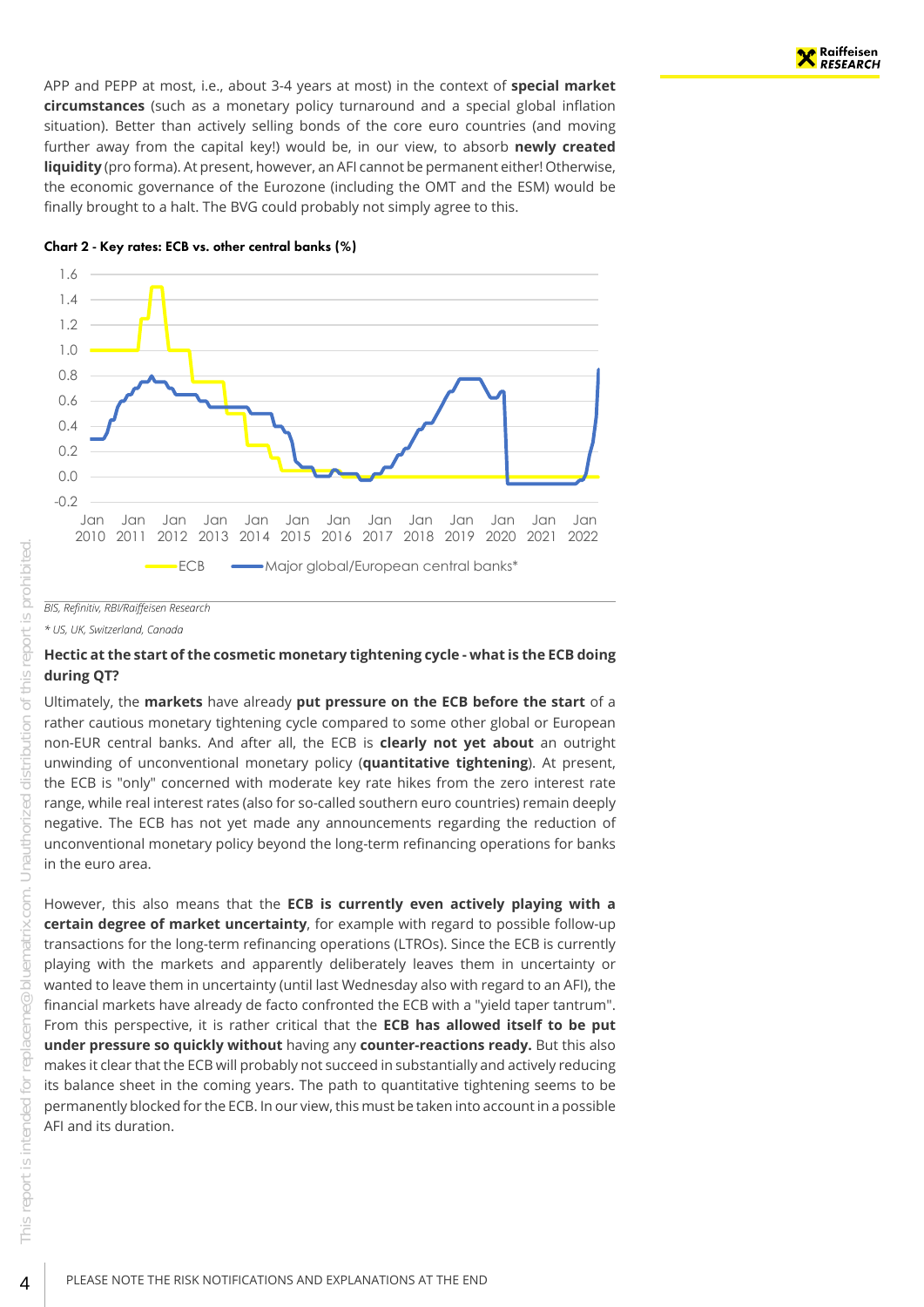#### <span id="page-4-0"></span>**Spread management: OK in the short and medium term, not in the longer term - AFI, OMT and ESM?**

In our view, the **AFI** should be designed in such a way that it **does not simply become permanent** and **does not apply unquestioningly to every euro area country**. In this way, the ECB could consider itself in safe territory in the event of a proportionality test. Moreover, precise control of asset prices (and spread caps for government bonds are price limits for government bonds) is an undertaking that needs to be questioned. After all, fine-tuning the fundamentally justified level of a country spread is different from managing benchmark interest rates in the money and capital markets, where there are more valid concepts for fundamentally sensible targets. However, **country spreads** are usually the **result of complex and interacting factors**, including country-specific economic risks, global risk premiums or political trends in a country. At the same time, a **certain limitation of the AFI** would **leave the path to OMT and ESM** open at a later stage of monetary policy normalization and in the event of clearly country-specific risks.

At present, it is still understandable and justifiable not to rely on these policy instruments. After all, **in the first stage of monetary policy normalization** after a **decade of very active monetary policy** management of the financial markets with the ECB as the "anchor investor" in some market segments, one **can place some responsibility on the ECB to make this exit meaningful**. However, recent market tensions also unfortunately show that the phase of ultra-expansionary monetary policy was not used and the generous NGEU package was apparently not effective enough from the perspective of financial market participants **to sustainably mitigate macro-financial (debt) risks in some euro countries.** If the ECB were to commit to long-term or permanent spread control, we believe this would require a comprehensive consensus, and we do not see this at present. In this respect, we think that OMT and ESM will have to remain in play, despite an AFI.

#### <span id="page-4-1"></span>**The fixed income investors- & market perspective**

While the **ECB** speaks of **(fundamentally unfounded) speculation** when it comes to the **widening of EUR country spreads,** we believe that this can also be viewed differently. The market is doing exactly what the market is supposed to do. It uncovers weaknesses and tries to exploit them as profitably as possible. If the **largest European fixed income investor (ECB)**, whose **market share has grown steadily over the past decade, decides to keep its market volumes constant** for the next few years and not to grow any further, this will almost automatically have an **impact on the market and the risk sentiment.** Consequently, risk premiums inevitably rise as well. Of course, this factor weighs even more heavily when the investor is the central bank, which is not pricesensitive.

Thus, the question inevitably arises as to which market shift is or was unnatural here. The ECB, as a **non-price-sensitive investor with a market share of up to 40%**, has undoubtedly induced significant distortions in the EUR fixed income and EUR credit markets. At the same time, the massive bond purchase programs in combination with the negative/low interest rate policy and the attractive TLTRO conditions (refinancing opportunities for banks) have led to a situation, where Europe and the **European financial markets** now seem to be **dependent on cheap money and permanent central bank financing.** It seems to be the same as with any "addiction": Withdrawal is only possible with severe complications. A first interest rate step of 0.25% with a onemonth lead time, including reinvestment of all purchasing programs, does not seem to us to be "cold turkey" style, but rather a slow deprivation. But it seems that even this slow deprivation has already failed, as the ECB has just issued a work order for a new "antifragmentation instrument" (AFI) after its special meeting last week, which is supposed to limit sovereign bond spreads in the euro zone.

 $\bigcirc$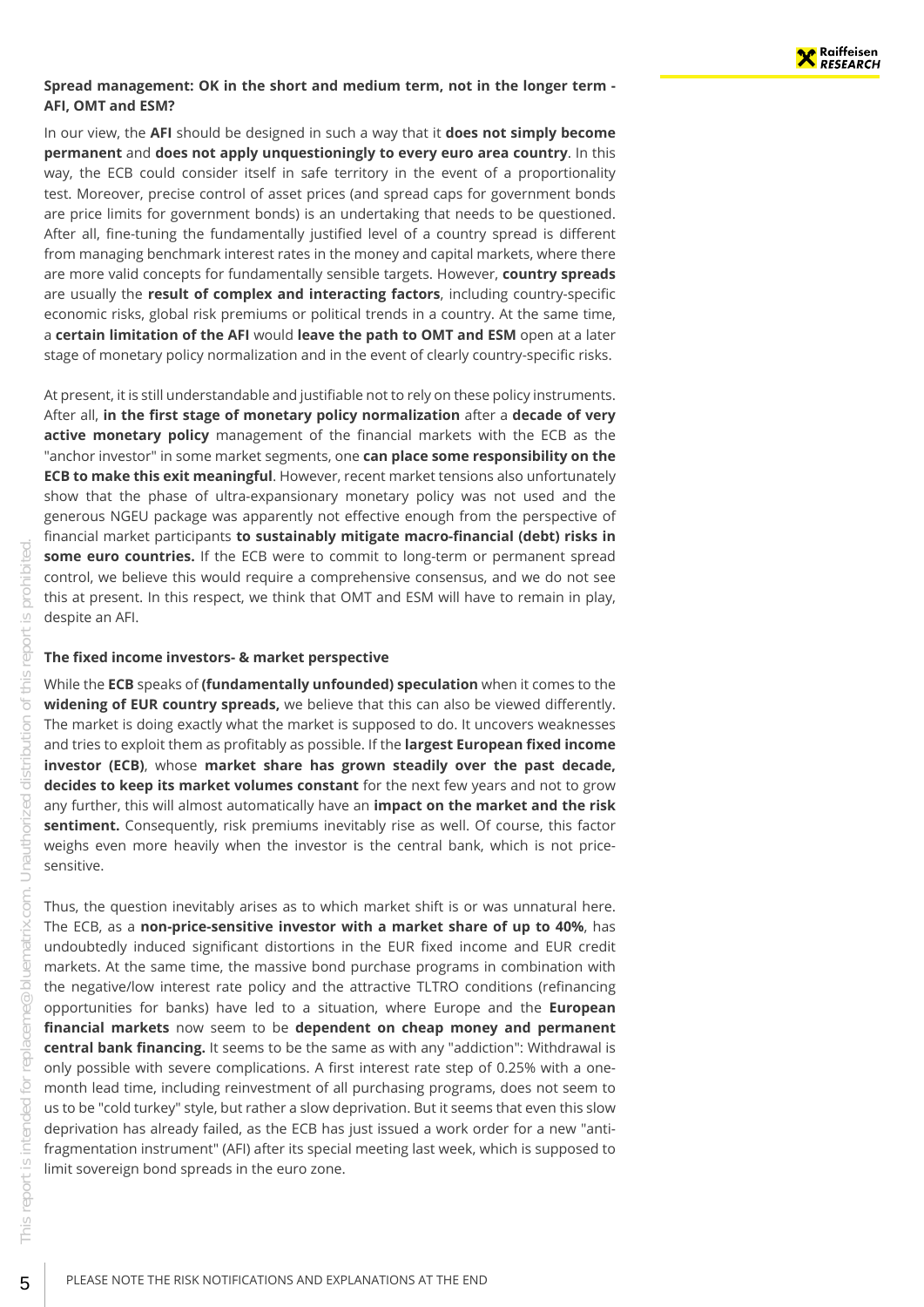Here we are at the topic: What is understood (in ECB circles) by fragmentation? And above all, at what point does one speak of an **overreaction of the market** or an unjustified fragmentation, which is driven by speculation? All of this is likely to be **difficult to measure**. However, it should be clear that the yield/spread levels of recent years have certainly not always reflected the different credit ratings, budget policies and fundamentals of the euro countries. For example, we cannot simply agree with some **Italian statements** that see a fundamentally fair yield **spread between the Bund** (German government bonds) and **BTP** (Italian government bonds) at 100 to 150 basis points (bp). In the current market phase, this reflects rather less the fundamentals nor the credit rating levels nor the **relative market pricing**. In the case of BTP to Bund, for example, the relevant comparison here would be between a weak investment grade rating (BBB), with a downside risk (!), and Germany (which holds the highest credit rating, AAA).

If we look at the **current yield levels in a peer group comparison**, we see that **Italy** is **rather fairly or possibly even rather expensively valued** and thus a market overreaction (in terms of yield levels) is not (clearly) given. If we compare Italian government bonds with corporate bonds, their yields are even well below (positively for Italy) their actual rating peer group. In terms of ratings, they are more on a par with companies in the A-rating range, i.e. at the same level as companies with an average credit rating that is 3 notches better. In this respect, one can even say that the **euro government bond market continues to be generously priced** or is characterized by market distortions in favor of the issuers/euro countries.





*Bloomberg; RBI/Raiffeisen Research*

If we compare **Italian government bonds to government bonds of a peer group**, we see that they seem to be **fairly priced** and are very close to the rating peer group. However, it should be noted that Italy forms the bulk of the rating peer group. This is only supplemented by Portugal and Cyprus. Fundamentally, Cyprus seems more suitable as a comparison, and they are quoted at the same level as Italy. Considering Italy's aboveaverage debt ratio, the prospect of higher refinancing costs and their effects, this rating also seems rather "Italy-friendly". We even leave political risks out of the equation for the time being, and in this context, a slight risk premium seems to make sense in the case of Italy.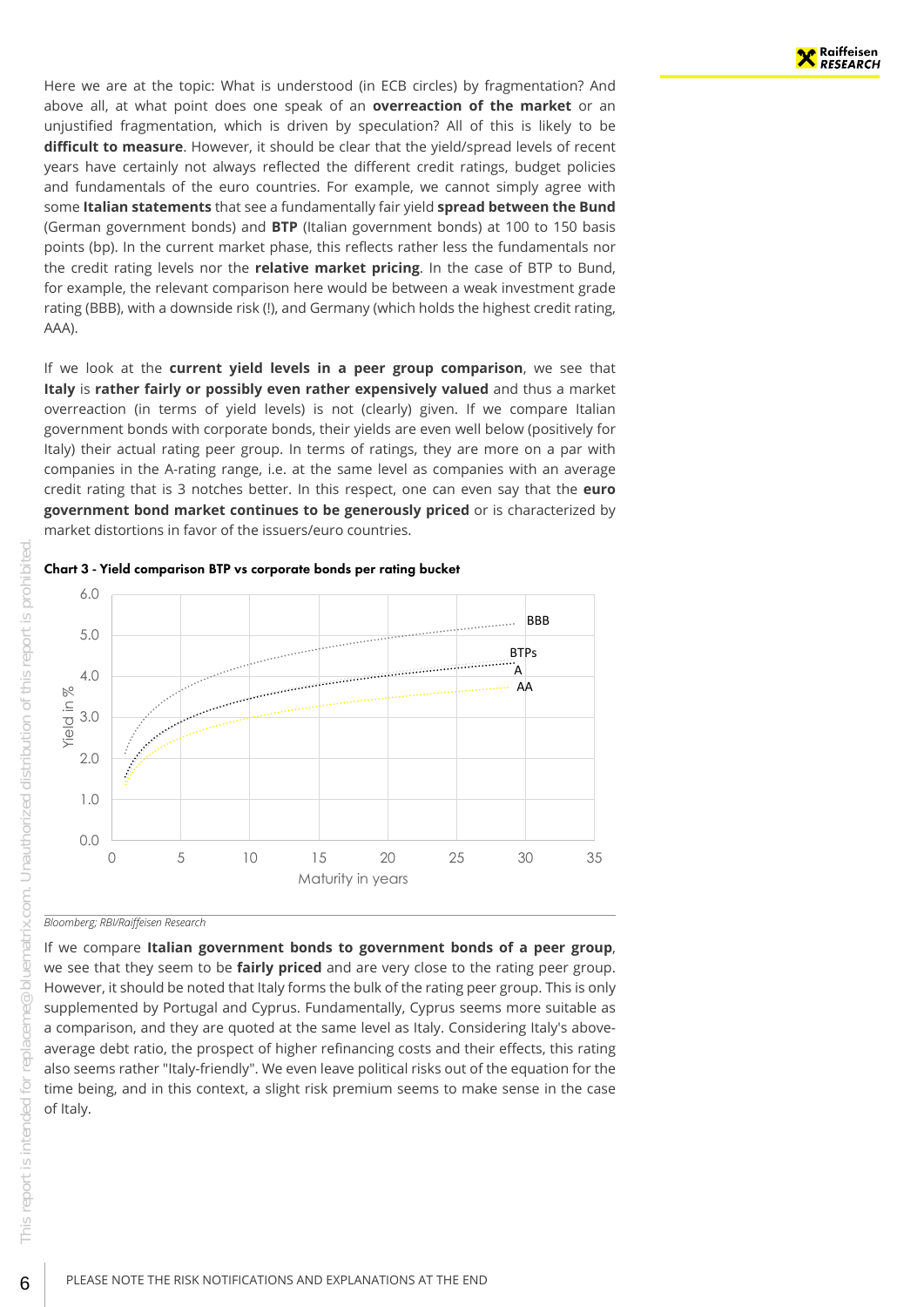

Chart 4 - Yield comparison government bonds per rating bucket



#### *Bloomberg; RBI/Raiffeisen Research*

All in all, **we do not see a clear market "overreaction" at present**, but a rational price development. However, in our opinion, this could have been slightly more moderate if the ECB had acted differently in recent months. Some unfortunate appearances, forecasts that are difficult to comprehend and some "clumsy" communication mean that the **ECB is currently perceived by the market as a rather "weak"** central bank. This accelerates market adjustments and contributes to investors trying to exploit this weakness as profitably as possible. The market was also visibly disappointed that the ECB seemed to be surprised by the effects of its actions on the one hand and that it apparently did not have a coordinated plan B in the drawer, as outlined above, on the other. From our point of view, the reinvestments (in case of doubt even announced early reinvestments) including clear communication would have potentially been enough to get the markets to agree in a "friendlier" way. But this shows that the ECB is currently rather weak when it comes to market control.

However, the problem started earlier. In our view, the ECB would have had the opportunity to underline its strength in advance with a **proactive policy** regarding **TLTRO III** or possible **alternatives/successor transactions** and thus not become a **plaything of the markets**. For example, the announcement of a green TLTRO, as mentioned in the last press conference, would have been appropriate already at the end of 2021. On the one hand, this would have shown that the ECB holds the reins in its own hands and, on the other hand, it would have spared itself the fact that many European (major) banks are currently sitting out the TLTRO maturities (partly in government bond positions) and future refinancing cliffs are almost inevitable. Thus, the ECB is now almost inevitably pushed into a new TLTRO.

In our view, the **ECB's "new" AFI program** should help to lower or stabilize the yields of the euro sovereigns with weaker credit ratings in the medium term. The decisive factor is likely to be the design. The **question** will be whether the new instrument can really **help** the **euro countries to slowly deprive** themselves off (permanent) **net new purchases** of government bonds **or** whether this will not lead to the game starting all over again and the ECB **finally finding no way out of permanent asset and bond purchases.** Should the new AFI program, as often discussed, provide for **spread caps**, we would regard this as a **final departure from the (free) capital market**. This would ultimately open the door to so-called **"financial repression"** (in the sense of politically controlled money and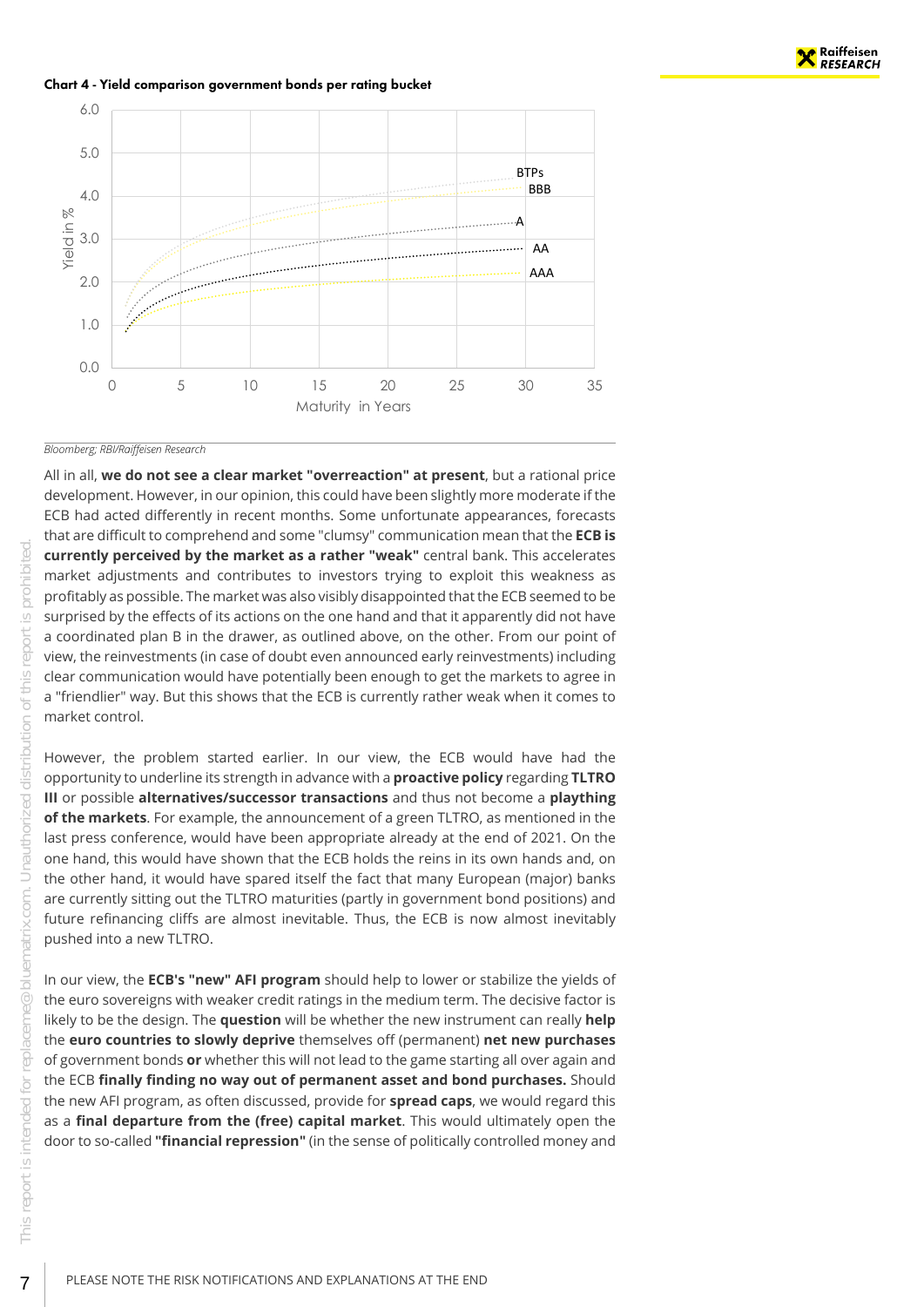

capital market interest rates in nominal and/or real terms). In addition to country spread caps, we would then perhaps also be a little closer to yield level control.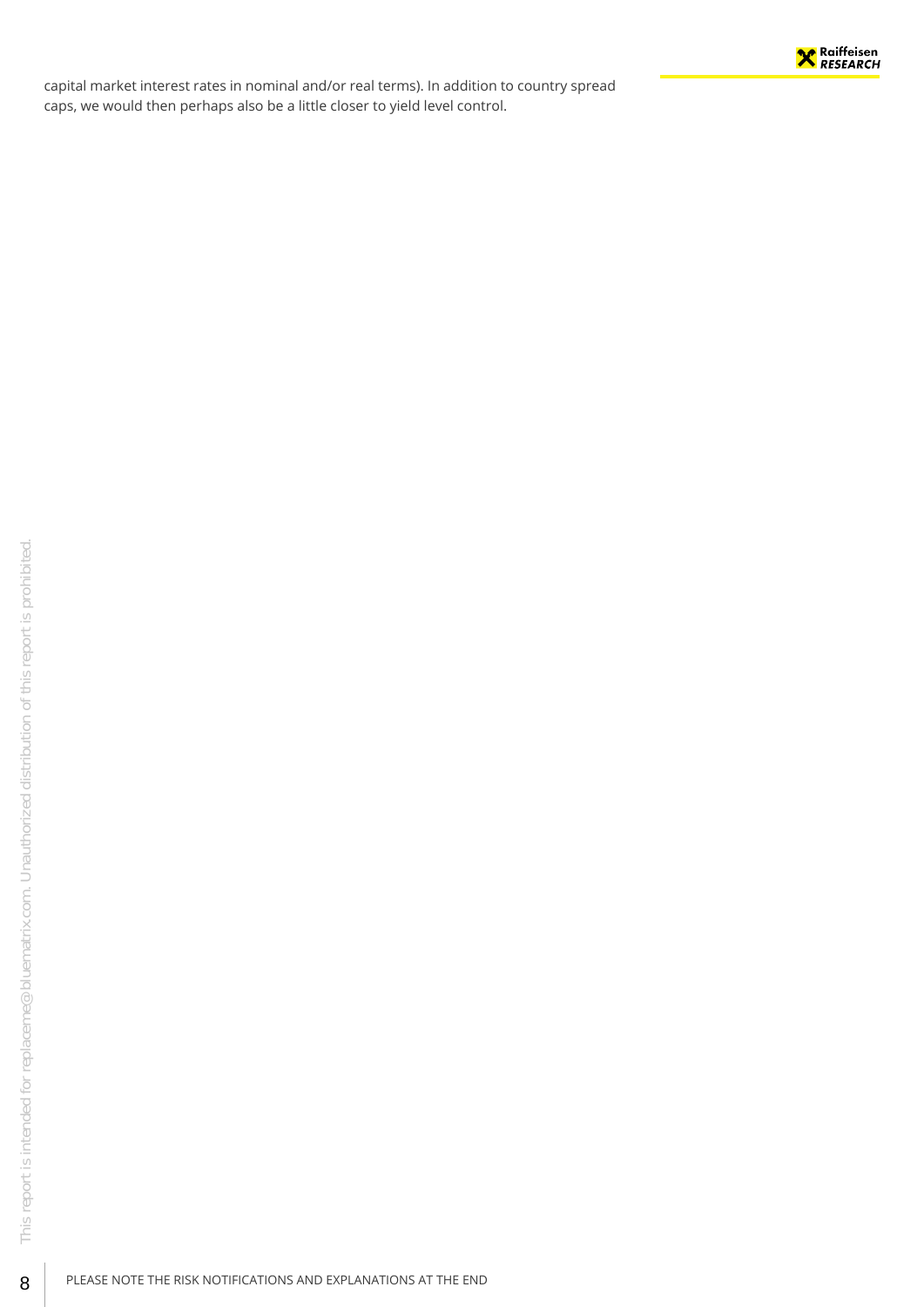

# <span id="page-8-0"></span>**Disclosure**

# **Risk notifications and explanations**

# **Warnings:**

- Figures on performance refer to the past. Past performance is not a reliable indicator for future results and the development of a financial instrument, a financial index or a securities service. This is particularly true in cases when the financial instrument, financial index or securities service has been offered for less than 12 months. In particular, this very short comparison period is not a reliable indicator for future results.
- Performance of a financial instrument, a financial index or a securities service is reduced by commissions, fees and other charges, which depend on the individual circumstances of the investor.
- The return on an investment in a financial instrument, a financial or securities service can rise or fall due to exchange rate fluctuations.
- Forecasts of future performance are based purely on estimates and assumptions. Actual future performance may deviate from the forecast. Consequently, forecasts are not a reliable indicator for future results and the development of a financial instrument, a financial index or a securities service.
- A description of the concepts and methods used in the preparation of financial analyses is available under: **[www.raiffeisenresearch.com/concept\\_and\\_methods](https://www.raiffeisenresearch.com/concept_and_methods)**.

Detailed information on sensitivity analyses (procedure for checking the stability of potential assumptions made in the context of financial analyses) is available under: **[www.raiffeisenresearch.com/sensitivity\\_analysis](https://www.raiffeisenresearch.com/sensitivity_analysis)**.

Disclosure of circumstances and interests which may jeopardise the objectivity of RBI: **[www.raiffeisenresearch.com/](https://www.raiffeisenresearch.com/disclosuresobjectivity) [disclosuresobjectivity](https://www.raiffeisenresearch.com/disclosuresobjectivity)**

Detailed information on recommendations concerning financial instruments or issuers disseminated during a period of 12 month prior to this publication (acc. to Art. 4 (1) i) Commission Delegated Regulation (EU) 2016/958 of 9.3.2016) is available under: **[https://](https://raiffeisenresearch.com/web/rbi-research-portal/recommendation_history) [raiffeisenresearch.com/web/rbi-research-portal/recommendation\\_history](https://raiffeisenresearch.com/web/rbi-research-portal/recommendation_history)**.

# **IMPORTANT LEGAL NOTICE**

By opening and/or using the information, services, links, functions, applications or programmes (hereinafter: "contents") offered on this website, the user hereby agrees to be bound by the terms and conditions set out below:

# **Copyright law**

The contents offered on this website and subsites (hereinafter: the "RBI Research-Website") are protected by copyright law. The downloading or storage of applications or programmes contained on the RBI Research-Website and the (complete or partial) reproduction, transmission, modification or linking of the contents of the RBI Research-Website shall only be permitted with the express and written consent of Raiffeisen Bank International AG ("RBI").

# **Information content, timeliness of information**

The contents of the RBI Research-Website you are seeking to access is for information only and does neither qualify as investment advice nor constitute or form part of any offer to buy or sell any securities or other financial instruments as defined in Article 5 para 1 number 15 of EU Directive 2014/65 ("MiFID II") in any jurisdiction or jurisdictions, (and must not be considered in any way as an offer or sale in relation to any securities or other financial instrument). In particular, no securities have been or will be registered under the United States Securities Act of 1933, as amended (the "Securities Act"), and no such securities may be offered or sold in the United States absent registration or exemption from registration under the Securities Act.

RBI has made every effort to ensure reliability in researching the information published on the RBI Research-Website or sent via RBI Research-Website as well as in selecting the source of information used. Nonetheless, RBI does not assume any liability whatsoever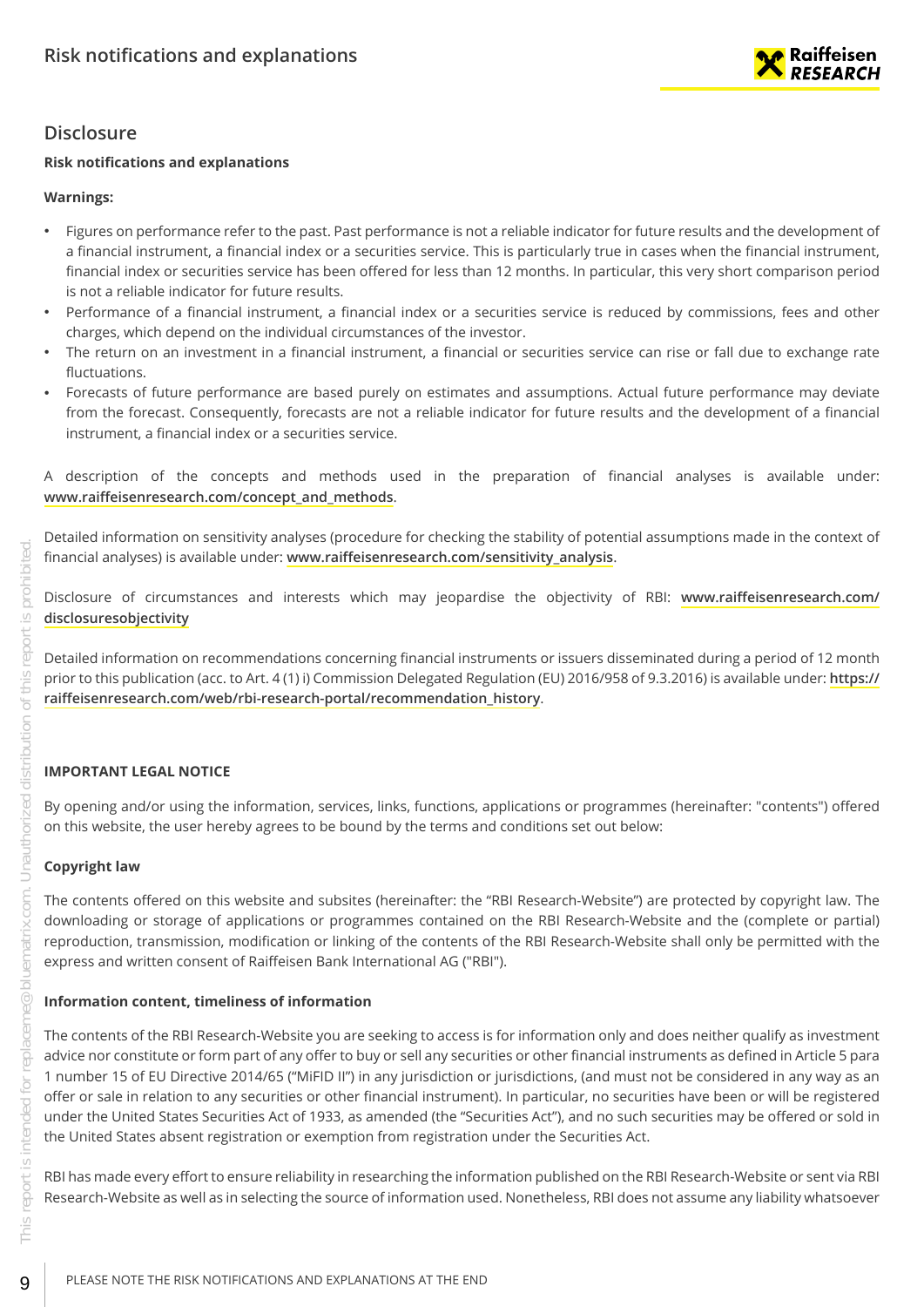

for the correctness, completeness, timeliness or uninterrupted availability of the information made available on the RBI Research-Website or as regards the sources of information used.

The information contained on the RBI Research-Website as well as forecasts published on the RBI Research-Website are based on the information available and the market assessment at the point in time stated in the respective publications. Certain information on this website constitutes forward-looking statements. RBI does not assume and hereby as far as possible expressly excludes any liability for the correctness, completeness or actual occurrence of the events described in the forward-looking statements. Such statements are not guarantees of future performance and involve a number of risks, uncertainties and assumptions. Certain financial data (e.g. stock exchange prices) may in some cases only be published after a certain interval of time has lapsed as defined by the data vendor (usually about 15 minutes or previous day end-of-day quotes). Furthermore, please note that many of the times are given in Greenwich Mean Time (GMT).

You agree and acknowledge that the information and statements contained in the materials you are accessing on the RBI Research-Website speak only as of the date of such document and such information and statements will become inaccurate, stale and/or out-of-date thereafter. These materials should not be relied upon at any time for any investment decision.

RBI assumes no responsibility to maintain documents posted on the RBI Research-Website or to update any documents. Therefore, users of the RBI Research-Website acknowledge that the content of documents available on the RBI Research-Website may not show the most recent scenarios, analysis or conclusions.

#### **Restricted access due to local regulations**

Users of the RBI Research-Website can access some documents and information without registration requirements and without further barriers (the respective area on the RBI Research-Website is hereinafter referred to as "Unrestricted Area"). By accessing the Unrestricted Area, you agree and acknowledge that the materials on the RBI Research-Website may lawfully be made available in accordance with the laws of the jurisdiction in which you are located.

Other documents are only available to persons who have registered themselves in accordance with the required procedure. The part of the RBI Research-Website which can only be acceded by way of registration is hereinafter referred to as "Restricted Area").

Due to the laws applicable in some jurisdictions or regulations imposed by capital market or securities authorities, some of the information published on the RBI Research-Website (e.g. stock analyses) is not addressed to private individuals. In order to ensure the enforcement of such local access restrictions, RBI retains the right to take any (technical) measures it may deem suitable for restricting such information or segments of information subject to the aforementioned restrictions. The passing on of information contained on the RBI Research-Website, which is subject to local access restrictions valid in certain countries, to the persons stated in the relevant restrictions may constitute a breach of securities law or of other laws of said countries.

The distribution or dissemination of information published on the RBI Research-Website as well as the purchase and offering of the respective products in certain jurisdictions may be subject to restrictions or additional requirements. Persons who retrieve such information from the RBI Research-Website or into whose possession such information comes are required to inform themselves about and to observe such restrictions. In particular, the products to which such information published on the RBI Research-Website refers, may generally not be purchased or held by U.S. persons (the term "U.S. person" refers to any legal/natural person having its seat/residence in the U.S.A and any other person within the meaning given to it by Regulation S under the Securities Act 1933 as amended). The United Matter of the RBI Research-Website can access some documents and<br>
Each the Interstricted Area, you agree and acknowledge that the materials<br>
Each the Unrestricted Area, you agree and acknowledge that the materi

Users of the Unrestricted Area should be aware that the documents available on this part of the RBI Research-Website are not made available on the basis that any customer relationship is created between RBI and such user solely on the basis of such user having access to the respective documents. The documents available in the Unrestricted Area are intended to be available to users in the European Economic Area and in the United Kingdom.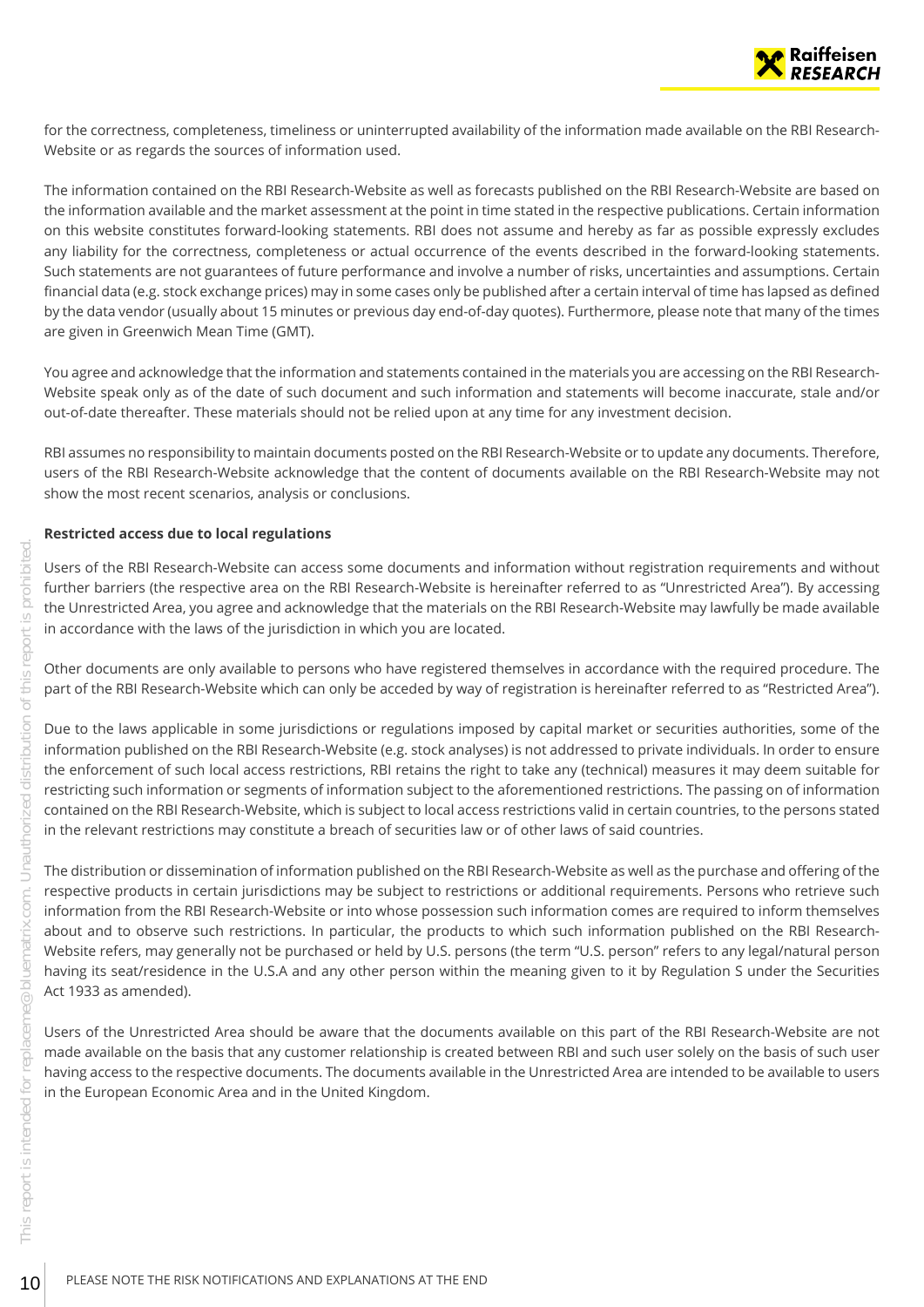

#### **Links to websites or URLs of third-party providers**

With the exception of the cases regulated under § 17 of the Austrian E-Commerce Act, RBI does not assume any liability for the content of websites or URLs of other providers to which links are provided. Neither does RBI assume any liability for the uninterrupted availability or full functionality of the links to websites or URLs of third parties.

#### **Exclusion of liability**

RBI makes no warranty and will accept no liability for any damages whatsoever (including consequential or indirect damages, or lost profits) relating to the access to the RBI Research-Website, the opening, use or querying of the contents on the RBI Research-Website or relating to the links set up on the RBI Research-Website to websites or URLs of third parties. This applies also in cases in which RBI points out the possibility of incurring such damages.

Furthermore, RBI shall not be liable for technical disruptions such as server breakdowns, operating disruptions or failures of the telecommunications links and other similar events, which could lead to the (temporary) unavailability of the RBI Research-Website as a whole or parts of it.

#### **Storage of registration data**

The content in the Restricted Area of the RBI Research-Website is only available to registered users. By sending the completed online registration form, the user confirms the completeness and correctness of the data given and also confirms having truthfully answered the questions asked. Furthermore, by sending the completed online form, the user hereby declares his or her consent to the electronic processing of his or her registration data by RBI for both internal banking organisational purposes and for transmission to other credit institutions within the Raiffeisen Banking Group, which may in turn also process, pass on or use such data. The motion of the electronic processing of his or her registration data by RBI<br>Extensions to other credit institutions within the Raiffeisen Banking<br>Changes to the RBI Research-Website<br>Connects are right to change and to r

#### **Changes to the RBI Research-Website**

RBI retains the right to change and to remove the RBI Research-Website at any time (if necessary also without prior notice), in particular as regards changing existing contents (in full or in part) and adding new contents.

#### **General terms and conditions of business**

For (authorised) users who use the services of RBI provided on the RBI Research-Website, the General Terms and Conditions of Business, as amended, of RBI shall apply in addition to the terms and conditions of this Disclaimer.

Please also take note of the general information provided pursuant to § 5 of the E-Commerce Act!

Thomas SternbachLegal and ComplianceRaiffeisen Bank International AGAm Stadtpark 9, 1030 WienTel: +43-1-71707-1541Fax: +43-1-71707-761541thomas.sternbach@rbinternational.com

#### **IF YOU CANNOT SO CERTIFY, YOU MUST CLICK THE BUTTON LABELLED "I DECLINE" OR OTHERWISE EXIT THIS WEBSITE.**

**BY ACCESSING THE MATERIALS ON THIS WEBSITE, YOU SHALL BE DEEMED TO HAVE MADE THE ABOVE REPRESENTATIONS AND CONSENTED TO DELIVERY BY ELECTRONIC TRANSMISSION.**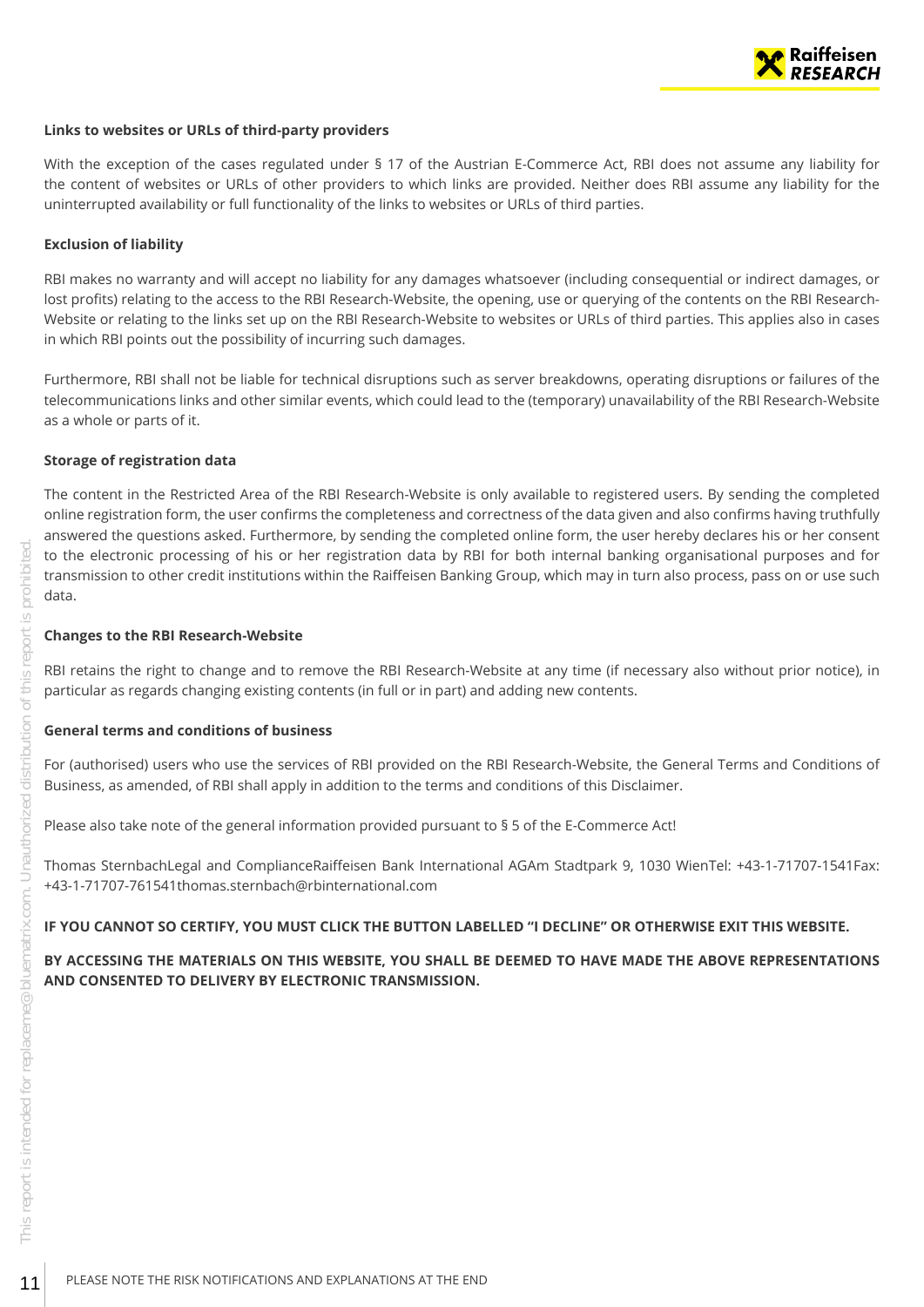# **Contacts**

#### <span id="page-11-0"></span>**JÖRG BAYER**

 Austria ,  $\Box$  ioerg.bayer@rbinternational.com

# **CASPER ENGELEN**

 $\circ$  Austria  $\Box$ casper.engelen@rbinternational.com

#### **MARTIN KUTNY**

 $\circ$  Austria  $\Box$ martin.kutny@rbinternational.com

# **MATTHIAS REITH**

 $\circ$  Austria  $\Box$ . matthias.reith@rbinternational.com

#### **JÜRGEN WALTER**

 $\heartsuit$  Austria  $\heartsuit$ ,  $\Box$  juergen.walter@rbinternational.com

# **PETER ÖHLINGER**

 $\circ$  Austria  $\Box$ . ■ peter.oehlinger@rbinternational.com

# **FJORENT RRUSHI**

 Albania , Fjorent.Rrushi@raiffeisen.al

# **ASJA GRDJO**

 $\Omega$  Bosnia Herzegovina  $\Box$ , asja.grdjo@raiffeisengroup.ba

# **ANA LESAR**

 $\circ$  Croatia  $\qquad \qquad \Box$ ,  $\nabla$  ana lesar@rha.hr

**HELENA HORSKA** © Czech Republic 
□

 $\mathcal{Q}$  Hungary  $\qquad \qquad \Box$ torok.zoltan@raiffeisen.hu

# **ANDREEA-ELENA DRAGHIA**

 $\Omega$  Romania ,  $\Box$ Andreea-Elena.DRAGHIA@raiffeisen.ro

# **GREGORY CHEPKOV**

® Russia (D). grigory.chepkov@raiffeisen.ru

#### **PETER BREZINSCHEK**

 Austria ,  $\Box$  peter.brezinschek@rbinternational.com

**RUSLAN GADEEV**  $\circ$  Austria  $\Box$ ruslan.gadeev@rbinternational.com

**SEBASTIAN LUBER**  $\circ$  Austria  $\Box$ S sebastian.luber@rbinternational.com

**WERNER SCHMITZER** © Austria , Q . Werner.schmitzer@rbinternational.com

**GEORG ZACCARIA**  $\heartsuit$  Austria  $\heartsuit$ , georg.zaccaria@rbinternational.com

**BRISIDA BUZI** Albania , Brisida.BUZI@raiffeisen.al

**ARISTEA VLLAHU**  $\circ$  Albania ,  $\Box$ Aristea.Vllahu@raiffeisen.al

**IVONA ZAMETICA**  $\Omega$  Bosnia Herzegovina  $\Box$ , ivona.zametica@raiffeisengroup.ba

#### **ELIZABETA SABOLEK-RESANOVIC** © Croatia , D elizabeta.sabolek-resanovic@rba.hr

**DAVID VAGENKNECHT**

 $Q$  Czech Republic  $Q$ , david.vagenknecht@rb.cz

**DOROTA STRAUCH** ◎ Poland , Q . dorota.strauch@raiffeisen.pl

**IONUT DUMITRU**  $\Omega$  Romania  $\Box$ Ionut.Dumitru@raiffeisen.ro

**STANISLAV MURASHOV**  $\circ$  Russia  $\Box$  $\boxdot$  stanislav.murashov@raiffeisen.ru



#### **GUNTER DEUBER**

 $\circ$  Austria  $\Box$  $\Box$  gunter.deuber@rbinternational.com

**STEPHAN IMRE**  $\circ$  Austria  $\Box$  $\Box$  stephan.imre@rbinternational.com

**OLIVER MARX**

 $\circ$  Austria  $\Box$ oliver.marx@rbinternational.com

**GOTTFRIED STEINDL**

© Austria , Q . gottfried.steindl@rbinternational.com

**FRANZ ZOBL** Austria ,  $\Box$  franz.zobl@rbinternational.com

**VALBONA GJEKA** Albania , valbona.gjeka@raiffeisen.al

**OLGA ZHEGULO** Belarus , olga.zhegulo@priorbank.by

**EMIL KALCHEV**  $\mathcal{Q}$  Bulgaria  $\qquad \qquad \Box$ , **emil.kalchev@raiffeisen.bg** 

# **ZRINKA ZIVKOVIC-MATIJEVIC**

© Croatia , D zrinka.zivkovic-matijevic@rba.hr

**GERGELY PÁLFFY**  $\mathcal{Q}$  Hungary  $\Box$ ,  $\Box$  gergely.palffy@raiffeisen.hu

**NICOLAE COVRIG**  $\circ$  Romania ,  $\Box$ 

Nicolae.Covrig@raiffeisen.ro

**ANASTASIA BAYKOVA**  $\Omega$  Russia ,  $\Box$ 

ABAIKOVA@raiffeisen.ru

**LJILJANA GRUBIC** Serbia , ljiljana.grubic@raiffeisenbank.rs

 Helena.Horska@rb.cz **ZOLTÁN TÖRÖK** 12 PLEASE NOTE THE RISK NOTIFICATIONS AND EXPLANATIONS AT THE END<br>
12 PLEASE NOTE THE RISK NOTIFICATIONS AND EXPLANATIONS AT THE END<br>
12 PLEASE NOTE THE RISK NOTIFICATIONS AND EXPLANATIONS AT THE END<br>
12 PLEASE NOTE THE